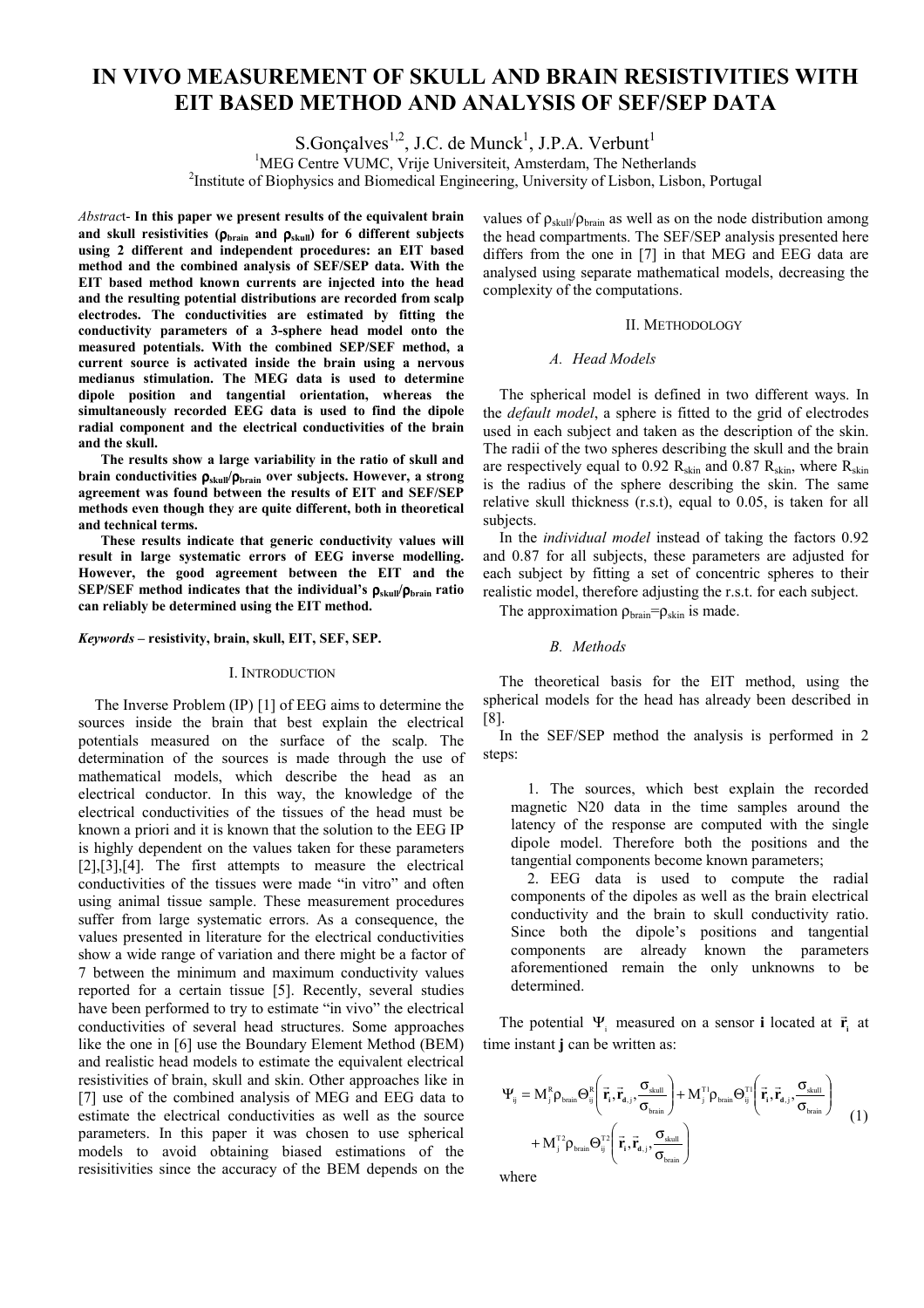| <b>Report Documentation Page</b>                                                                                                                                                                                                             |                           |                         |                                                    |  |  |
|----------------------------------------------------------------------------------------------------------------------------------------------------------------------------------------------------------------------------------------------|---------------------------|-------------------------|----------------------------------------------------|--|--|
| <b>Report Date</b><br>25 Oct 2001                                                                                                                                                                                                            | <b>Report Type</b><br>N/A | Dates Covered (from to) |                                                    |  |  |
| <b>Title and Subtitle</b><br>In Vivo Measurement of Skull and Brain Resistivities With EIT<br>Based Method and Analysis of SEF/SEP Data                                                                                                      |                           |                         | <b>Contract Number</b>                             |  |  |
|                                                                                                                                                                                                                                              |                           |                         | <b>Grant Number</b>                                |  |  |
|                                                                                                                                                                                                                                              |                           |                         | <b>Program Element Number</b>                      |  |  |
| Author(s)                                                                                                                                                                                                                                    |                           |                         | <b>Project Number</b>                              |  |  |
|                                                                                                                                                                                                                                              |                           |                         | <b>Task Number</b>                                 |  |  |
|                                                                                                                                                                                                                                              |                           |                         | <b>Work Unit Number</b>                            |  |  |
| Performing Organization Name(s) and Address(es)<br>MEG Centre VUMC Vrije Universiteit Amsterdam, The<br>Netherlands                                                                                                                          |                           |                         | <b>Performing Organization Report Number</b>       |  |  |
| <b>Sponsoring/Monitoring Agency Name(s) and Address(es)</b><br>US Army Research, Development & Standardization Group<br>(UK) PSC 802 Box 15 FPO AE 09499-1500                                                                                |                           |                         | <b>Sponsor/Monitor's Acronym(s)</b>                |  |  |
|                                                                                                                                                                                                                                              |                           |                         | <b>Sponsor/Monitor's Report Number(s)</b>          |  |  |
| <b>Distribution/Availability Statement</b><br>Approved for public release, distribution unlimited                                                                                                                                            |                           |                         |                                                    |  |  |
| <b>Supplementary Notes</b><br>Papers from 23rd Annual International Conference of the IEEE Engineering in Medicine and Biology Society, October<br>25-26, 2001 held in Istanbul, Turkey. See also ADM001351 for entire conference on cd-rom. |                           |                         |                                                    |  |  |
| <b>Abstract</b>                                                                                                                                                                                                                              |                           |                         |                                                    |  |  |
| <b>Subject Terms</b>                                                                                                                                                                                                                         |                           |                         |                                                    |  |  |
| <b>Report Classification</b><br>unclassified                                                                                                                                                                                                 |                           |                         | <b>Classification of this page</b><br>unclassified |  |  |
| <b>Classification of Abstract</b><br>unclassified                                                                                                                                                                                            |                           |                         | <b>Limitation of Abstract</b><br>UU                |  |  |
| <b>Number of Pages</b><br>3                                                                                                                                                                                                                  |                           |                         |                                                    |  |  |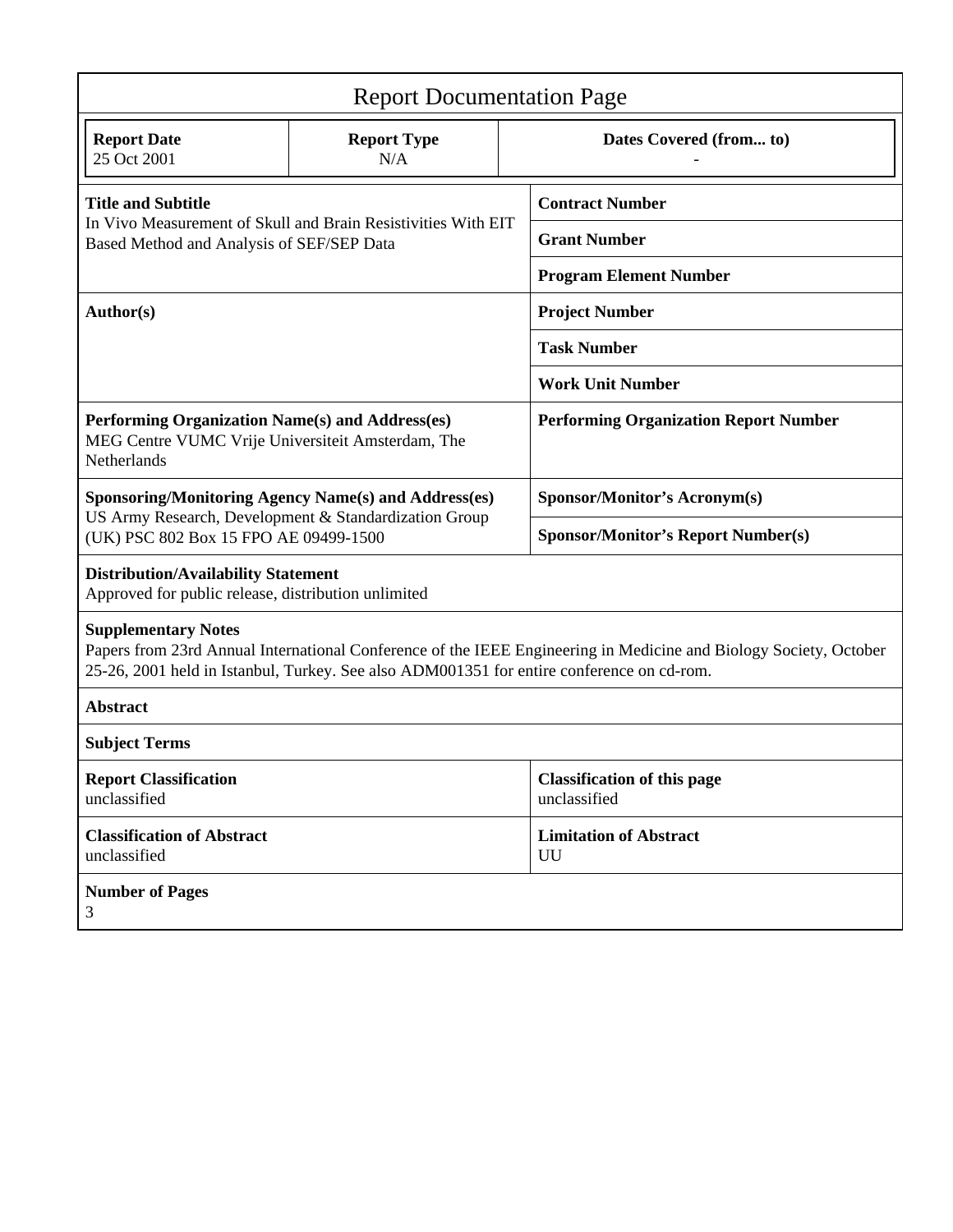$\vec{r}_{d,j}$  is the dipole position at time instant **j**;

$$
\sigma_{\text{brain}} = \frac{1}{\rho_{\text{brain}}}
$$
 is the conductivity of the brain;  

$$
\sigma_{\text{skull}} = \frac{1}{\rho_{\text{skull}}}
$$
 is the conductivity of the skull;

 $M<sub>i</sub><sup>R</sup>$  is the radial component of the dipole moment at time instant **j**;  $M_i^T$  contains the tangential components of the dipole at

time instant **j**:  $M_i^{T_1}, M_i^{T_2}$ ;

 $\Theta_{ii}^{R}$  and  $\Theta_{ii}^{T}$  are respectively the potential generated on sensor **i** at time instant **j** by the radial and tangential components of the dipole on a sphere of normalised

conductivities:  $\left| 1, \frac{S_{\text{skull}}}{S} , 1 \right|$ -  $\backslash$  $\overline{\phantom{a}}$ l ſ σ  $1, \frac{\sigma_{\text{skull}}}{\sigma_{\text{skull}}}, 1$ brain  $\frac{\text{skull}}{\text{all}}$ , 1.

The IP is defined as the computation of the parameters  $M_i^R$ ,  $\rho_{brain}$  and  $\sigma_{skill}/\sigma_{brain}$  that best explain the electrical potentials measured on the scalp. If the potential measured on a certain sensor **i** at time instant **j** is considered, then the difference between measured  $(\Psi_{ij})$  and predicted  $(\widetilde{\Psi}_{ij})$ potential is expressed as:

$$
\cos t = \frac{\sum_{ii'j} (\widetilde{\Psi}_{ij} - \Psi_{ij}) C_{ii'}^{-1} (\widetilde{\Psi}_{ij} - \Psi_{ij})}{\sum_{ii'j} \Psi_{ij} C_{ii'}^{-1} \Psi_{ij}}
$$
(2)

where **i** and **i'** run over the total number of measuring sensors, **j** runs over the number of time samples analysed and  $C_{ii'}$  is the spatial covariance [9] between EEG channels **i** and **i'**. Although σ<sub>skull</sub>/σ<sub>brain</sub> must be estimated using non-linear minimisation procedures,  $M_i^R$  and  $\rho_{brain}$  are in principle determined by exact expressions because they are linear parameters.

# *C. Data Acquisition*

Data from 6 normal subjects was acquired using the Omega MEG/EEG system (CTF Systems Inc.). Data for the SEF/SEP analysis was obtained from the stimulation of the median nerve using an electrical current. The frequency of the stimulus was set at 2 Hz and its duration was 0.2 ms. Current intensity ranged from 2.5 to 12 mA. After the onset of the stimulus, MEG and EEG data were recorded simultaneously at a rate of 1250 Hz, using 151 MEG channels and 64 EEG channels, with the electrodes positioned according to the extended 10-20 system. Data was filtered on-line with an anti-aliasing low-pass filter at 400 Hz and off-line using a low-pass filter at 300 Hz and a high-pass filter at 5 Hz. In order to improve the signal-ratio 500 to 700 artifact-free epochs of 0.4 seconds had to be averaged.

The acquisition of data for EIT analysis was made using the aforementioned EEG system with the electrodes positioned according to the extended 10-20 system. Current was injected on a pair of electrodes measuring the potential distribution on the remaining sensors, this procedure being repeated for several injection pairs. The injection electrodes were positioned with a maximum separation between them, and the reference electrode located approximately halfway between injection and extracting electrodes to decrease the effects of local variations of the skull conductivity on the results. The injection-extraction electrode pairs were chosen to cover the whole perimeter of the head.

The current generator produced a 60 Hz sinusoidal electrical current of 10 µA rms. Data was acquired at a rate of 1250 Hz, using on-line high and low-pass filters at 0.16 Hz and 300 Hz respectively. For each injection pair, epochs of 105 seconds were recorded.

# III. RESULTS

The results obtained with the spherical model, both with default and fitted head model are represented in Tables I and II.

|                                                                                                           | TARI F. I             |  |  |  |  |
|-----------------------------------------------------------------------------------------------------------|-----------------------|--|--|--|--|
| Results obtained with EIT and SEF/SEP, default r.s.t. (ratio= $\rho_{\text{skull}}/\rho_{\text{brain}}$ ) |                       |  |  |  |  |
| EIT method                                                                                                | <b>SEF/SEP Method</b> |  |  |  |  |

 $\Gamma$ 

| Sub | $\rho_{\text{brain}}$ | $\rho_{\text{skull}}$ | ratio | $\rho_{\text{brain}}$ | $\rho_{\text{skull}}$ | ratio | r.s.t. |
|-----|-----------------------|-----------------------|-------|-----------------------|-----------------------|-------|--------|
|     | $(\Omega$ .cm)        | $(\Omega$ .cm)        |       | $(\Omega$ .cm)        | $(\Omega$ cm)         |       |        |
|     | 440                   | 13300                 | 30    | 175                   | 7441                  | 43    | 0.05   |
| 2   | 245                   | 30800                 | 127   |                       |                       |       | 0.05   |
|     | 280                   | 26900                 | 96    | 280                   | 24000                 | 86    | 0.05   |
| 4   | 295                   | 20000                 | 68    | 250                   | 16300                 | 65    | 0.05   |
|     | 245                   | 16100                 | 66    | 250                   | 18600                 | 74    | 0.05   |
| 6   | 330                   | 15200                 | 46    | 210                   | 13900                 | 66    | 0.05   |

TABLE II Results obtained with EIT and SEF/SEP, individual r.s.t.  $(ratio=ρ. \nu/\rho_0)$ 

| uaw<br><b>EIT</b> method<br>(individual r.s.t.) |                                        |                                         | $P$ skull $\vee$ brain $\vee$<br><b>SEF/SEP Method</b><br>(individual r.s.t.) |                                       |                                        |       |        |
|-------------------------------------------------|----------------------------------------|-----------------------------------------|-------------------------------------------------------------------------------|---------------------------------------|----------------------------------------|-------|--------|
| Sub                                             | $\rho_{\text{brain}}$<br>$\Omega$ .cm) | $\rho_{\text{skull}}$<br>$(\Omega$ .cm) | ratio                                                                         | $\rho_{\text{brain}}$<br>$\Omega$ cm) | $\rho_{\text{skull}}$<br>$(\Omega$ cm) | ratio | r.s.t. |
|                                                 | 400                                    | 5400                                    | 14                                                                            | 169                                   | 4497                                   | 27    | 0.12   |
| $\overline{2}$                                  | 216                                    | 10180                                   | 47                                                                            |                                       |                                        |       | 0.13   |
| 3                                               | 210                                    | 14000                                   | 67                                                                            | 278                                   | 18394                                  | 66    | 0.10   |
| 4                                               | 264                                    | 7300                                    | 28                                                                            | 265                                   | 11515                                  | 43    | 0.13   |
| 5                                               | 215                                    | 10300                                   | 48                                                                            | 248                                   | 14478                                  | 58    | 0.08   |
| 6                                               | 250                                    | 6000                                    | 24                                                                            | 209                                   | 9461                                   | 45    | 0.12   |

The observation of the tables above shows that in general the results given by both methods are in agreement (Fig. 1), in particular with respect to the values of  $\rho_{\text{skull}}/ \rho_{\text{brain}}$ . The results using the SEF/SEP method are not presented for subject 2 since in this case no useful EEG response was recorded. For subjects 1 and 6, the agreement between the absolute values of the resisitivities is not as good as for the other subjects. However for these two subjects, the values of  $\rho_{\text{skull}}/\rho_{\text{brain}}$  given by EIT and SEF/SEP are not as similar as for the other subjects and therefore larger differences in the absolute values of the resistivities are more likely to appear. In both methods, and particularly for the EIT model, the difference between the results obtained using the default and individual r.s.t. lies mainly in the estimations for the skull resistivity. In fact the values of  $\rho_{\text{skull}}$  obtained using the fitted